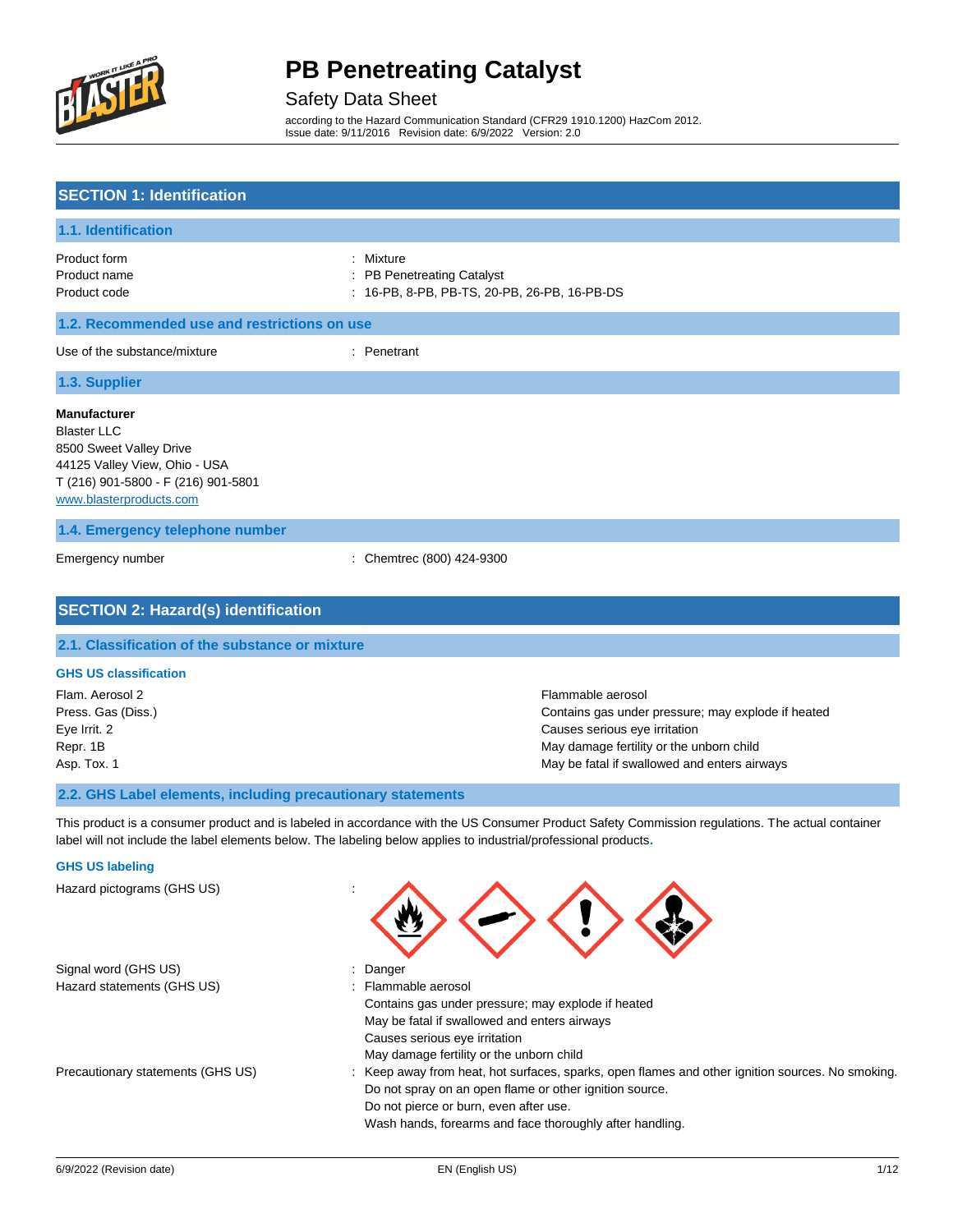### Safety Data Sheet

according to the Hazard Communication Standard (CFR29 1910.1200) HazCom 2012.

Wear protective gloves/protective clothing/eye protection/face protection. If swallowed: Immediately call a poison center or doctor. IF IN EYES: Rinse cautiously with water for several minutes. Remove contact lenses, if present and easy to do. Continue rinsing. If exposed or concerned: Get medical advice/attention. Do NOT induce vomiting. If eye irritation persists: Get medical advice/attention. Store locked up. Store in a well-ventilated place. Protect from sunlight. Do not expose to temperatures exceeding 50 °C/122 °F. Dispose of contents/container to hazardous or special waste collection point, in accordance with local, regional, national and/or international regulation.

**2.3. Other hazards which do not result in classification**

No additional information available

**2.4. Unknown acute toxicity (GHS US)**

Not applicable

### **SECTION 3: Composition/Information on ingredients**

#### **3.1. Substances**

#### Not applicable

#### **3.2. Mixtures**

| <b>Name</b>                                                                      | <b>Product identifier</b> | $\frac{9}{6}$ | <b>Classification according to</b><br>the Hazard<br><b>Communication Standard</b><br>(CFR29 1910.1200)<br><b>HazCom 2012.</b> |
|----------------------------------------------------------------------------------|---------------------------|---------------|-------------------------------------------------------------------------------------------------------------------------------|
| Petroleum distillates, hydrotreated light                                        | CAS-No.: 64742-47-8       | $30 - 60$     | Flam. Liq. 3; H226<br>Asp. Tox. 1; H304                                                                                       |
| Solvent naphtha, petroleum, heavy aromatic                                       | CAS-No.: 64742-94-5       | $10 - 30$     | Flam. Lig. 3;H226<br>Asp. Tox. 1; H304                                                                                        |
| Distillates, petroleum, hydrotreated heavy naphthenic                            | CAS-No.: 64742-52-5       | $10 - 30$     | Asp. Tox. 1; H304                                                                                                             |
| Carbon dioxide                                                                   | CAS-No.: 124-38-9         | $0.5 - 1.5$   | Press. Gas (Comp.); H280                                                                                                      |
| Poly(oxy-1,2-ethanediyl), .alpha.-(dinonylphenyl)-.omega.-hydroxy-,<br>phosphate | CAS-No.: 39464-64-7       | $0.1 - 1$     | Skin Corr. 1A:H314<br>Eye Dam. 1; H318                                                                                        |
| Methyl salicylate                                                                | CAS-No.: 119-36-8         | $0.1 - 1$     | Acute Tox. 4 (Oral); H302<br>Eye Dam. 1; H318<br>Repr. 1B;H360                                                                |

\*Chemical name, CAS number and/or exact concentration have been withheld as a trade secret Full text of hazard classes and H-statements : see section 16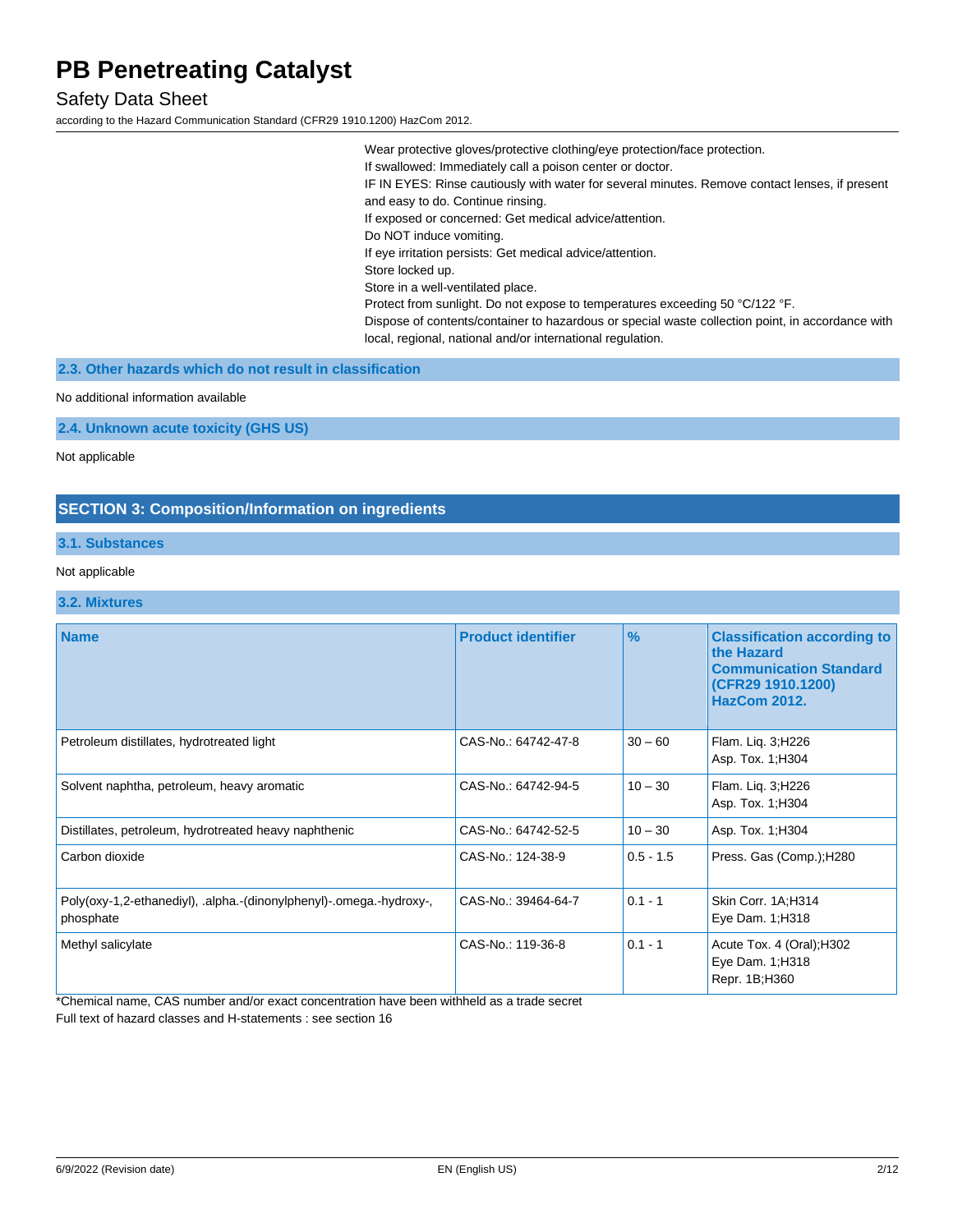### Safety Data Sheet

according to the Hazard Communication Standard (CFR29 1910.1200) HazCom 2012.

| <b>SECTION 4: First-aid measures</b>                         |                                                                                                                                                                                             |
|--------------------------------------------------------------|---------------------------------------------------------------------------------------------------------------------------------------------------------------------------------------------|
| 4.1. Description of first aid measures                       |                                                                                                                                                                                             |
| First-aid measures after inhalation                          | : If breathing is difficult, remove victim to fresh air and keep at rest in a position comfortable for<br>breathing. Get medical advice/attention if you feel unwell.                       |
| First-aid measures after skin contact                        | If irritation occurs, flush skin with plenty of water. Get medical attention if irritation persists.                                                                                        |
| First-aid measures after eye contact                         | : In case of contact, immediately flush eyes with plenty of water for at least 15 minutes. If easy to<br>do, remove contact lenses, if worn. If irritation persists, get medical attention. |
| First-aid measures after ingestion                           | : IF SWALLOWED: Immediately call a POISON CENTER or doctor/physician. Do NOT induce<br>vomiting.                                                                                            |
| 4.2. Most important symptoms and effects (acute and delayed) |                                                                                                                                                                                             |
| Symptoms/effects after inhalation                            | : May cause respiratory tract irritation.                                                                                                                                                   |
| Symptoms/effects after skin contact                          | : May cause skin irritation. Symptoms may include redness, drying, defatting and cracking of the<br>skin.                                                                                   |
| Symptoms/effects after eye contact                           | : Causes serious eye irritation. Symptoms may include discomfort or pain, excess blinking and tear<br>production, with possible redness and swelling.                                       |
| Symptoms/effects after ingestion                             | May be fatal if swallowed and enters airways. This product may be aspirated into the lungs and<br>cause chemical pneumonitis. May cause stomach distress, nausea or vomiting.               |

### **4.3. Immediate medical attention and special treatment, if necessary**

Symptoms may not appear immediately. In case of accident or if you feel unwell, seek medical advice immediately (show the label or SDS where possible).

| <b>SECTION 5: Fire-fighting measures</b>                            |                                                                                                                                                                                                                                                                                            |
|---------------------------------------------------------------------|--------------------------------------------------------------------------------------------------------------------------------------------------------------------------------------------------------------------------------------------------------------------------------------------|
| 5.1. Suitable (and unsuitable) extinguishing media                  |                                                                                                                                                                                                                                                                                            |
| Suitable extinguishing media<br>Unsuitable extinguishing media      | : Carbon dioxide, dry chemical, halons. Foam.<br>: Do not use a heavy water stream.                                                                                                                                                                                                        |
| 5.2. Specific hazards arising from the chemical                     |                                                                                                                                                                                                                                                                                            |
| Fire hazard<br><b>Explosion hazard</b>                              | Flammable aerosol. Products of combustion may include, and are not limited to: oxides of<br>carbon.<br>: Heat may build pressure, rupturing closed containers, spreading fire and increasing risk of burns                                                                                 |
|                                                                     | and injuries.                                                                                                                                                                                                                                                                              |
| 5.3. Special protective equipment and precautions for fire-fighters |                                                                                                                                                                                                                                                                                            |
| Firefighting instructions                                           | DO NOT fight fire when fire reaches explosives. Evacuate area. Exercise caution when fighting<br>any chemical fire.                                                                                                                                                                        |
| Protection during firefighting                                      | : Keep upwind of fire. Wear full fire fighting turn-out gear (full Bunker gear) and respiratory<br>protection (SCBA). Vapors may be heavier than air and may travel along the ground to a distant<br>ignition source and flash back. Use water spray to keep fire-exposed containers cool. |

| <b>SECTION 6: Accidental release measures</b>                            |                                                                                                                                                                                                                                                                                |  |  |
|--------------------------------------------------------------------------|--------------------------------------------------------------------------------------------------------------------------------------------------------------------------------------------------------------------------------------------------------------------------------|--|--|
| 6.1. Personal precautions, protective equipment and emergency procedures |                                                                                                                                                                                                                                                                                |  |  |
| General measures                                                         | Use personal protection recommended in Section 8. Isolate the hazard area and deny entry to<br>unnecessary and unprotected personnel. Isolate from fire, if possible, without unnecessary risk.<br>Remove ignition sources. Use special care to avoid static electric charges. |  |  |
| 6.1.1. For non-emergency personnel                                       |                                                                                                                                                                                                                                                                                |  |  |
| Emergency procedures                                                     | Evacuate unnecessary personnel.                                                                                                                                                                                                                                                |  |  |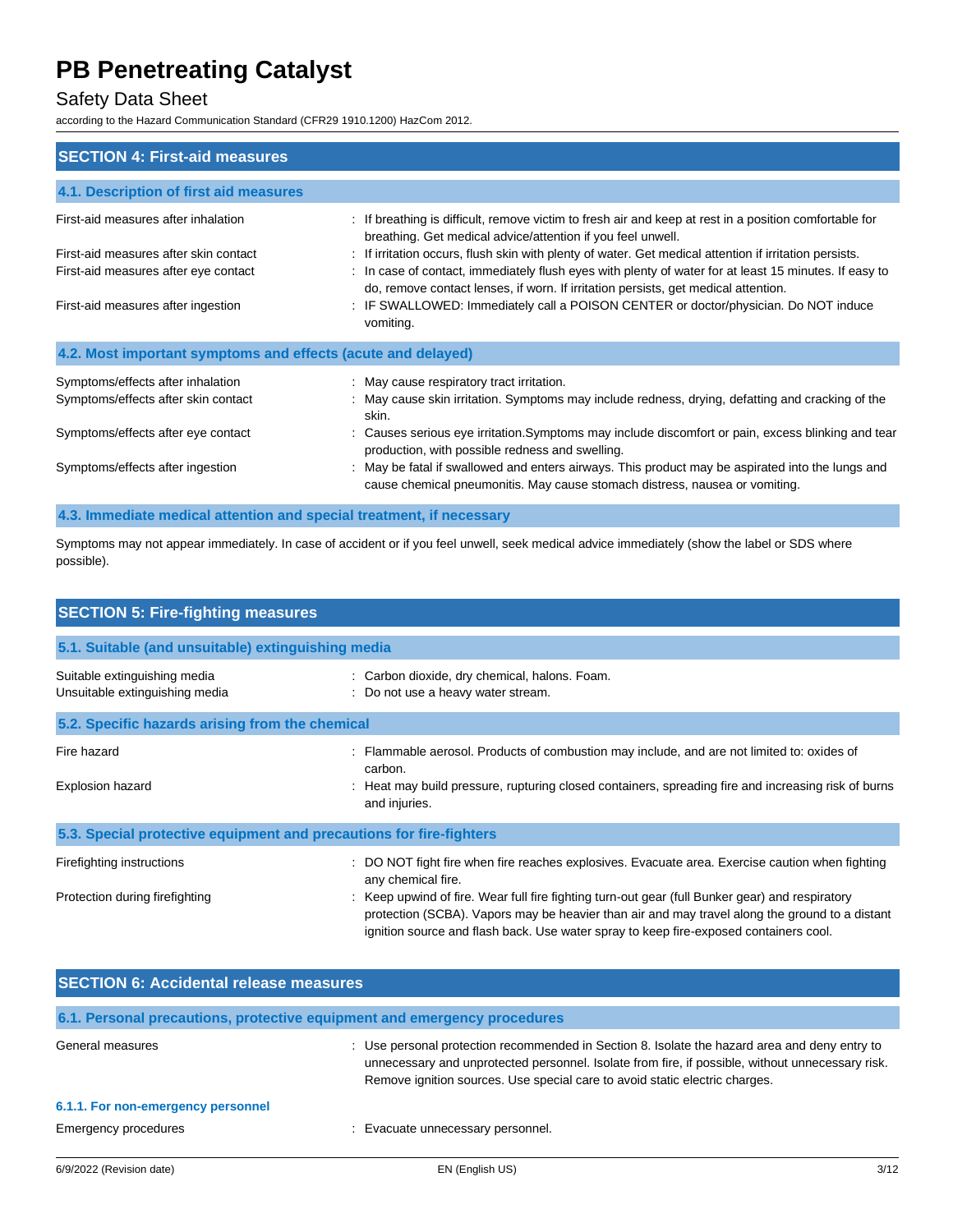### Safety Data Sheet

according to the Hazard Communication Standard (CFR29 1910.1200) HazCom 2012.

#### **6.1.2. For emergency responders**

#### Protective equipment **in the contract of the CO** contract in the Equip cleanup crew with proper protection. Emergency procedures in the set of the set of the Senate area.

## **6.2. Environmental precautions**

Prevent entry to sewers and public waters. Notify authorities if liquid enters sewers or public waters.

| 6.3. Methods and material for containment and cleaning up |                                                                                                                                                                                                                                                            |
|-----------------------------------------------------------|------------------------------------------------------------------------------------------------------------------------------------------------------------------------------------------------------------------------------------------------------------|
| For containment                                           | Eliminate sources of ignition. Contain and/or absorb spill with inert material (e.g. sand,<br>vermiculite), then place in a suitable container. Do not flush to sewer or allow to enter<br>waterways. Use appropriate Personal Protective Equipment (PPE). |
| Methods for cleaning up                                   | : Scoop up material and place in a disposal container. Provide ventilation.                                                                                                                                                                                |
|                                                           |                                                                                                                                                                                                                                                            |

#### **6.4. Reference to other sections**

See section 8 for further information on protective clothing and equipment and section 13 for advice on waste disposal.

| <b>SECTION 7: Handling and storage</b>                            |                                                                                                                                                                                                                                                                                                                                                                                                                                                                  |
|-------------------------------------------------------------------|------------------------------------------------------------------------------------------------------------------------------------------------------------------------------------------------------------------------------------------------------------------------------------------------------------------------------------------------------------------------------------------------------------------------------------------------------------------|
| 7.1. Precautions for safe handling                                |                                                                                                                                                                                                                                                                                                                                                                                                                                                                  |
| Precautions for safe handling                                     | : Do not spray on an open flame or other ignition source. Keep away from sources of ignition - No<br>smoking. Use non-sparking tools. Use explosion-proof equipment. Take precautionary measures<br>against static discharge. Avoid contact with skin and eyes. Do not swallow. Do not breathe gas,<br>fumes, vapour or spray. When using do not eat, drink or smoke. Use only outdoors or in a well-<br>ventilated area. Do not pierce or burn, even after use. |
| Hygiene measures                                                  | : Launder contaminated clothing before reuse. Wash hands before eating, drinking, or smoking.                                                                                                                                                                                                                                                                                                                                                                    |
| 7.2. Conditions for safe storage, including any incompatibilities |                                                                                                                                                                                                                                                                                                                                                                                                                                                                  |
| Technical measures                                                | Proper grounding procedures to avoid static electricity should be followed.                                                                                                                                                                                                                                                                                                                                                                                      |
| Storage conditions                                                | : Keep locked up and out of reach of children. Do not expose to temperatures exceeding 50 $^{\circ}$ C/<br>122 °F. Store away from direct sunlight or other heat sources. Keep in fireproof place.                                                                                                                                                                                                                                                               |
| Storage area                                                      | : Store in a well-ventilated place.                                                                                                                                                                                                                                                                                                                                                                                                                              |

#### **SECTION 8: Exposure controls/personal protection**

| 8.1. Control parameters                                |                        |  |  |
|--------------------------------------------------------|------------------------|--|--|
|                                                        |                        |  |  |
| <b>PB Penetreating Catalyst</b>                        |                        |  |  |
| No additional information available                    |                        |  |  |
| Petroleum distillates, hydrotreated light (64742-47-8) |                        |  |  |
| No additional information available                    |                        |  |  |
| Carbon dioxide (124-38-9)                              |                        |  |  |
| <b>USA - ACGIH - Occupational Exposure Limits</b>      |                        |  |  |
| ACGIH OEL TWA [ppm]                                    | 5000 ppm               |  |  |
| ACGIH OEL STEL [ppm]<br>30000 ppm                      |                        |  |  |
| <b>USA - OSHA - Occupational Exposure Limits</b>       |                        |  |  |
| OSHA PEL (TWA) [1]                                     | 9000 mg/m <sup>3</sup> |  |  |
| OSHA PEL (TWA) [2]                                     | 5000 ppm               |  |  |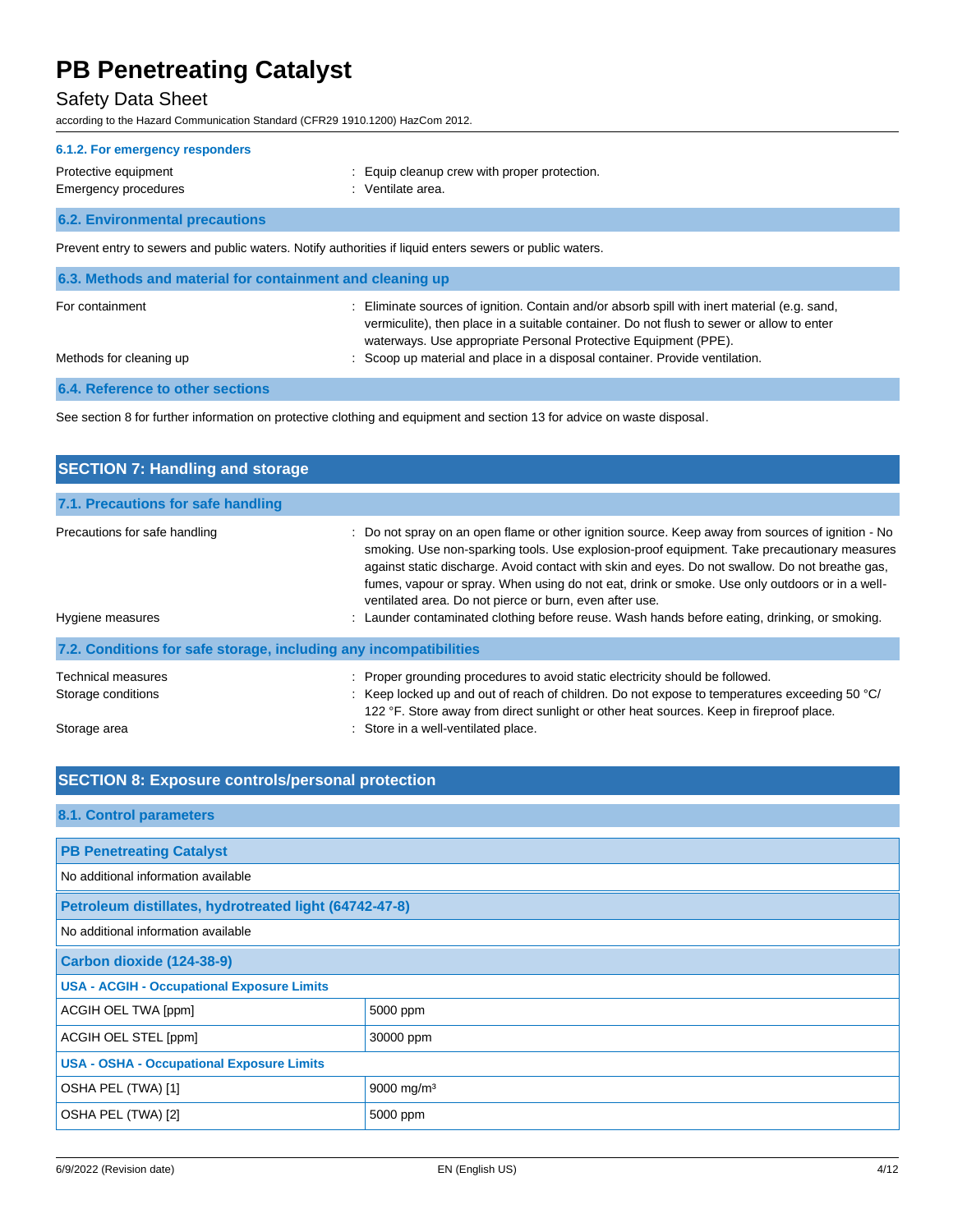## Safety Data Sheet

according to the Hazard Communication Standard (CFR29 1910.1200) HazCom 2012.

| Carbon dioxide (124-38-9)                                                      |                                                                                                                                                           |
|--------------------------------------------------------------------------------|-----------------------------------------------------------------------------------------------------------------------------------------------------------|
| <b>USA - IDLH - Occupational Exposure Limits</b>                               |                                                                                                                                                           |
| IDLH [ppm]                                                                     | 40000 ppm                                                                                                                                                 |
| <b>USA - NIOSH - Occupational Exposure Limits</b>                              |                                                                                                                                                           |
| NIOSH REL (TWA)                                                                | 9000 mg/m <sup>3</sup>                                                                                                                                    |
| NIOSH REL TWA [ppm]                                                            | 5000 ppm                                                                                                                                                  |
| NIOSH REL (STEL)                                                               | 54000 mg/m <sup>3</sup>                                                                                                                                   |
| NIOSH REL STEL [ppm]                                                           | 30000 ppm                                                                                                                                                 |
|                                                                                | Poly(oxy-1,2-ethanediyl), .alpha.-(dinonylphenyl)-.omega.-hydroxy-, phosphate (39464-64-7)                                                                |
| No additional information available                                            |                                                                                                                                                           |
| Distillates, petroleum, hydrotreated heavy naphthenic (64742-52-5)             |                                                                                                                                                           |
| No additional information available                                            |                                                                                                                                                           |
| Solvent naphtha, petroleum, heavy aromatic (64742-94-5)                        |                                                                                                                                                           |
| No additional information available                                            |                                                                                                                                                           |
| Methyl salicylate (119-36-8)                                                   |                                                                                                                                                           |
| No additional information available                                            |                                                                                                                                                           |
| 8.2. Appropriate engineering controls                                          |                                                                                                                                                           |
| Appropriate engineering controls                                               | : Use ventilation adequate to keep exposures (airborne levels of dust, fume, vapor, etc.) below                                                           |
| Environmental exposure controls                                                | recommended exposure limits.<br>: Maintain levels below Community environmental protection thresholds.                                                    |
| 8.3. Individual protection measures/Personal protective equipment              |                                                                                                                                                           |
| Hand protection:                                                               |                                                                                                                                                           |
| Wear chemically resistant protective gloves.                                   |                                                                                                                                                           |
| Eye protection:                                                                |                                                                                                                                                           |
| Safety glasses or goggles are recommended when using product.                  |                                                                                                                                                           |
| Skin and body protection:                                                      |                                                                                                                                                           |
| Wear suitable protective clothing                                              |                                                                                                                                                           |
| <b>Respiratory protection:</b>                                                 |                                                                                                                                                           |
| hazards of the product and the safe working limits of the selected respirator. | In case of insufficient ventilation, wear suitable respiratory equipment. Respirator selection must be based on known or anticipated exposure levels, the |
| Other information:                                                             |                                                                                                                                                           |

Do not eat, smoke or drink where material is handled, processed or stored. Wash hands carefully before eating or smoking. Handle according to established industrial hygiene and safety practices.

| <b>SECTION 9: Physical and chemical properties</b>         |                               |  |  |  |
|------------------------------------------------------------|-------------------------------|--|--|--|
|                                                            |                               |  |  |  |
| 9.1. Information on basic physical and chemical properties |                               |  |  |  |
| Physical state<br>Appearance                               | : Liquid<br>: Clear, Aerosol. |  |  |  |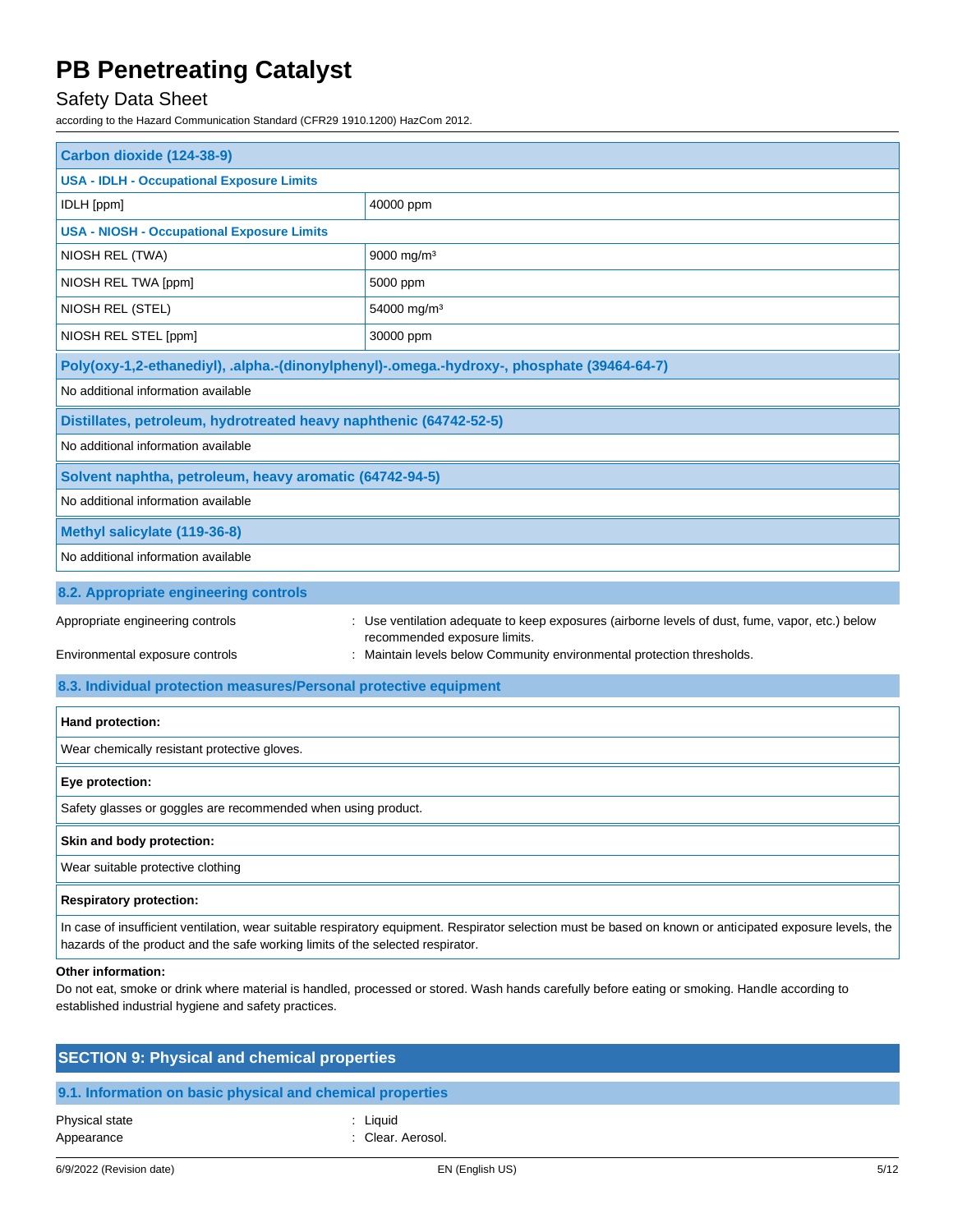### Safety Data Sheet

according to the Hazard Communication Standard (CFR29 1910.1200) HazCom 2012.

| Color<br>Odor                               | orange<br>Characteristic |
|---------------------------------------------|--------------------------|
| Odor threshold                              | No data available        |
| рH                                          | : No data available      |
| Melting point                               | No data available        |
| Freezing point                              | No data available        |
| Boiling point                               | 180 °C (356 °F)          |
| Flash point                                 | $> 141$ °F ( $> 61$ °C)  |
| Relative evaporation rate (butyl acetate=1) | No data available        |
| Flammability (solid, gas)                   | Flammable aerosol.       |
| Vapor pressure                              | No data available        |
| Relative vapor density at 20 °C             | No data available        |
| Relative density                            | 0.9                      |
| Solubility                                  | No data available        |
| Partition coefficient n-octanol/water       | No data available        |
| Auto-ignition temperature                   | No data available        |
| Decomposition temperature                   | No data available        |
| Viscosity, kinematic                        | No data available        |
| Viscosity, dynamic                          | No data available        |
| <b>Explosion limits</b>                     | : No data available      |
| <b>Explosive properties</b>                 | No data available        |
| Oxidizing properties                        | No data available        |
| 9.2. Other information                      |                          |

| Heat of Combustion      | $: 45.8$ kJ/g |
|-------------------------|---------------|
| Flashback               | : None        |
| <b>Flame Projection</b> | $: 0$ inches  |

### **SECTION 10: Stability and reactivity**

#### **10.1. Reactivity**

No dangerous reaction known under conditions of normal use.

#### **10.2. Chemical stability**

Stable under normal storage conditions. Flammable aerosol. Contents under pressure. Container may explode if heated. Do not puncture. Do not burn. Extreme risk of explosion by shock, friction, fire or other sources of ignition.

**10.3. Possibility of hazardous reactions**

No dangerous reaction known under conditions of normal use.

#### **10.4. Conditions to avoid**

Sources of ignition. Heat. Incompatible materials.

**10.5. Incompatible materials**

Strong oxidizing agents.

**10.6. Hazardous decomposition products**

May include, and are not limited to: oxides of carbon. Oxides of nitrogen.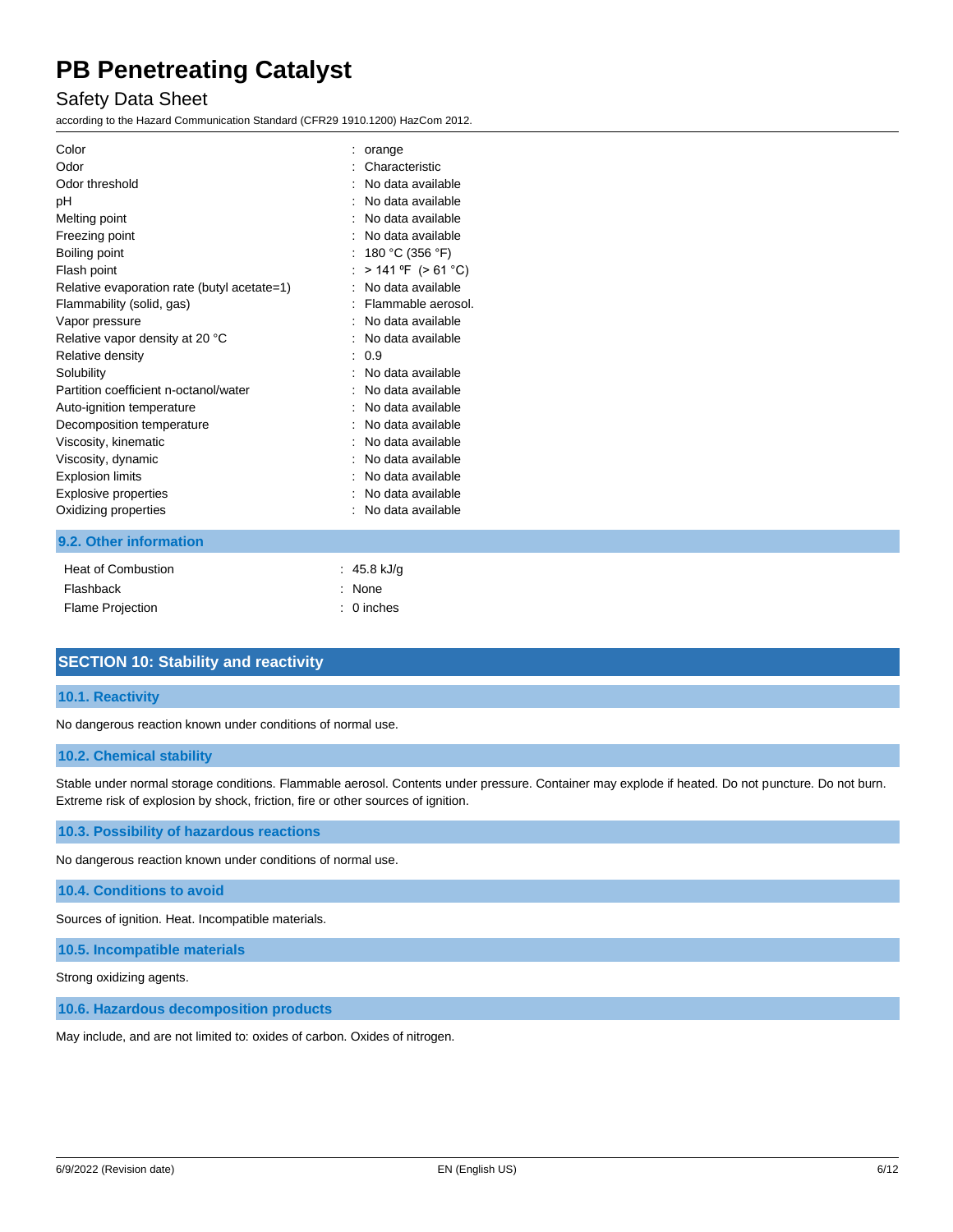# Safety Data Sheet

according to the Hazard Communication Standard (CFR29 1910.1200) HazCom 2012.

| <b>SECTION 11: Toxicological information</b>                                    |                                                                                                                                                                                                                                                                                                                                        |
|---------------------------------------------------------------------------------|----------------------------------------------------------------------------------------------------------------------------------------------------------------------------------------------------------------------------------------------------------------------------------------------------------------------------------------|
| 11.1. Information on toxicological effects                                      |                                                                                                                                                                                                                                                                                                                                        |
| Acute toxicity (oral)<br>Acute toxicity (dermal)<br>Acute toxicity (inhalation) | Not classified<br>Not classified<br>Not classified                                                                                                                                                                                                                                                                                     |
| Petroleum distillates, hydrotreated light (64742-47-8)                          |                                                                                                                                                                                                                                                                                                                                        |
| LD50 oral rat                                                                   | > 5000 mg/kg                                                                                                                                                                                                                                                                                                                           |
| LD50 dermal rabbit                                                              | > 2000 mg/kg                                                                                                                                                                                                                                                                                                                           |
| LC50 inhalation rat                                                             | $> 5.2$ mg/l/4h                                                                                                                                                                                                                                                                                                                        |
| Distillates, petroleum, hydrotreated heavy naphthenic (64742-52-5)              |                                                                                                                                                                                                                                                                                                                                        |
| LD50 oral rat                                                                   | > 5000 mg/kg                                                                                                                                                                                                                                                                                                                           |
| LD50 dermal rabbit                                                              | > 5000 mg/kg                                                                                                                                                                                                                                                                                                                           |
| Solvent naphtha, petroleum, heavy aromatic (64742-94-5)                         |                                                                                                                                                                                                                                                                                                                                        |
| LD50 oral rat                                                                   | > 5000 mg/kg                                                                                                                                                                                                                                                                                                                           |
| LD50 dermal rat                                                                 | > 2000 mg/kg body weight Animal: rat, Guideline: OECD Guideline 402 (Acute Dermal<br>Toxicity), Guideline: other: EPA Fed Reg Vol 50, No. 188 1985 and as amended in Fed Reg Vol<br>52, No. 97, 1987                                                                                                                                   |
| LD50 dermal rabbit                                                              | > 2000 mg/kg                                                                                                                                                                                                                                                                                                                           |
| LC50 inhalation rat                                                             | > 590 mg/m <sup>3</sup> (Exposure time: 4 h)                                                                                                                                                                                                                                                                                           |
| Methyl salicylate (119-36-8)                                                    |                                                                                                                                                                                                                                                                                                                                        |
| LD50 oral rat                                                                   | 887 mg/kg                                                                                                                                                                                                                                                                                                                              |
| LD50 oral                                                                       | 1060 mg/kg body weight Animal: guinea pig, Guideline: OECD Guideline 401 (Acute Oral<br>Toxicity), 95% CL: 873 - 1300                                                                                                                                                                                                                  |
| LD50 dermal rabbit                                                              | > 5000 mg/kg                                                                                                                                                                                                                                                                                                                           |
| ATE US (oral)                                                                   | 887 mg/kg body weight                                                                                                                                                                                                                                                                                                                  |
| Skin corrosion/irritation                                                       | Not classified                                                                                                                                                                                                                                                                                                                         |
| Serious eye damage/irritation<br>Respiratory or skin sensitization              | Causes serious eye irritation.<br>Not classified                                                                                                                                                                                                                                                                                       |
| Germ cell mutagenicity                                                          | Not classified                                                                                                                                                                                                                                                                                                                         |
| Carcinogenicity                                                                 | Not classified (Based on available data, the classification criteria are not met.)                                                                                                                                                                                                                                                     |
| Reproductive toxicity                                                           | May damage fertility or the unborn child.                                                                                                                                                                                                                                                                                              |
| Petroleum distillates, hydrotreated light (64742-47-8)                          |                                                                                                                                                                                                                                                                                                                                        |
| NOAEL (animal/male, F0/P)                                                       | ≥ 3000 mg/kg body weight Animal: rat, Animal sex: male                                                                                                                                                                                                                                                                                 |
| Solvent naphtha, petroleum, heavy aromatic (64742-94-5)                         |                                                                                                                                                                                                                                                                                                                                        |
| NOAEL (animal/male, F0/P)                                                       | 35 mg/kg body weight Animal: rat, Animal sex: male, Guideline: OECD Guideline 422<br>(Combined Repeated Dose Toxicity Study with the Reproduction / Developmental Toxicity<br>Screening Test), Guideline: other:OPPTS 870.3650 Combined Repeated Dose Toxicity Study<br>with the Reproduction/Developmental Toxicity Screening Test    |
| NOAEL (animal/female, F0/P)                                                     | 125 mg/kg body weight Animal: rat, Animal sex: female, Guideline: OECD Guideline 422<br>(Combined Repeated Dose Toxicity Study with the Reproduction / Developmental Toxicity<br>Screening Test), Guideline: other:OPPTS 870.3650 Combined Repeated Dose Toxicity Study<br>with the Reproduction/Developmental Toxicity Screening Test |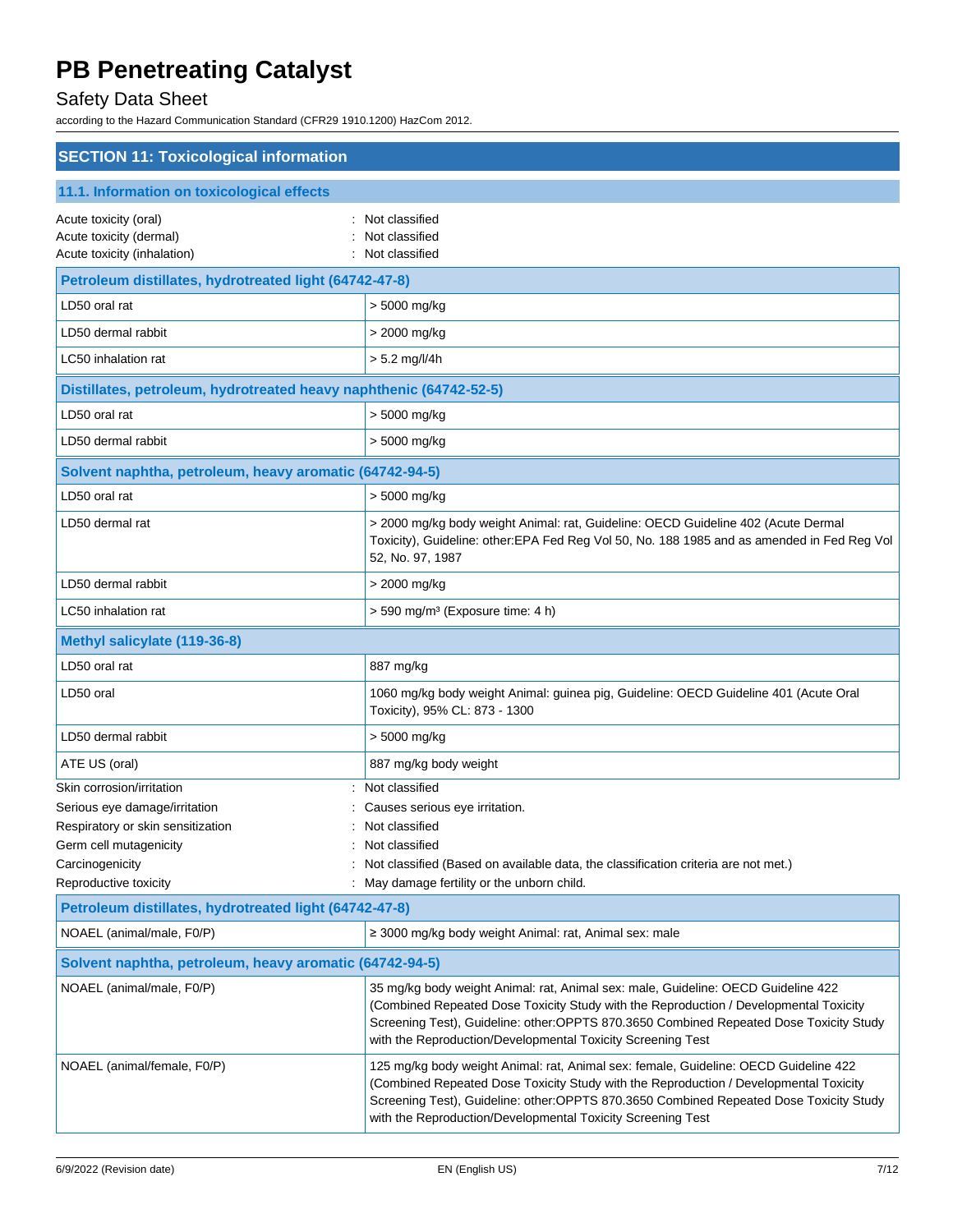# Safety Data Sheet

according to the Hazard Communication Standard (CFR29 1910.1200) HazCom 2012.

| STOT-single exposure                                                     | : Not classified                                                                                                                                                              |
|--------------------------------------------------------------------------|-------------------------------------------------------------------------------------------------------------------------------------------------------------------------------|
| STOT-repeated exposure                                                   | : Not classified                                                                                                                                                              |
| Petroleum distillates, hydrotreated light (64742-47-8)                   |                                                                                                                                                                               |
| NOAEL (oral, rat, 90 days)                                               | 750 mg/kg body weight Animal: rat, Animal sex: female                                                                                                                         |
| NOAEC (inhalation, rat, vapor, 90 days)                                  | ≥ 0.024 mg/l air Animal: rat, Guideline: OECD Guideline 412 (Subacute Inhalation Toxicity: 28-<br>Day Study)                                                                  |
| Distillates, petroleum, hydrotreated heavy naphthenic (64742-52-5)       |                                                                                                                                                                               |
| LOAEL (oral, rat, 90 days)                                               | 125 mg/kg body weight Animal: rat, Animal sex: male, Guideline: OECD Guideline 408<br>(Repeated Dose 90-Day Oral Toxicity in Rodents)                                         |
| NOAEL (dermal, rat/rabbit, 90 days)                                      | ≈ 1000 mg/kg body weight Animal: rabbit, Guideline: OECD Guideline 410 (Repeated Dose<br>Dermal Toxicity: 21/28-Day Study)                                                    |
| Solvent naphtha, petroleum, heavy aromatic (64742-94-5)                  |                                                                                                                                                                               |
| LOAEL (oral, rat, 90 days)                                               | 1250 mg/kg body weight Animal: rat, Guideline: EU Method B.26 (Sub-Chronic Oral Toxicity<br>Test: Repeated Dose 90-Day Oral Toxicity Study in Rodents)                        |
| LOAEC (inhalation, rat, vapor, 90 days)                                  | 4.71 mg/l air Animal: rat, Guideline: EU Method B.29 (Sub-Chronic Inhalation Toxicity:90-Day<br>Study)                                                                        |
| NOAEL (oral, rat, 90 days)                                               | 625 mg/kg body weight Animal: rat, Guideline: EU Method B.26 (Sub-Chronic Oral Toxicity<br>Test: Repeated Dose 90-Day Oral Toxicity Study in Rodents)                         |
| NOAEL (dermal, rat/rabbit, 90 days)                                      | 2000 mg/kg body weight Animal: rabbit, Animal sex: male, Guideline: OECD Guideline 410<br>(Repeated Dose Dermal Toxicity: 21/28-Day Study)                                    |
| NOAEC (inhalation, rat, vapor, 90 days)                                  | 2.355 mg/l air Animal: rat, Guideline: EU Method B.29 (Sub-Chronic Inhalation Toxicity:90-Day<br>Study)                                                                       |
| Aspiration hazard<br>Viscosity, kinematic                                | May be fatal if swallowed and enters airways.<br>: No data available                                                                                                          |
| Carbon dioxide (124-38-9)                                                |                                                                                                                                                                               |
| Vaporizer                                                                | Aerosol                                                                                                                                                                       |
| Distillates, petroleum, hydrotreated heavy naphthenic (64742-52-5)       |                                                                                                                                                                               |
| Viscosity, kinematic                                                     | 1.99 - 847 mm <sup>2</sup> /s Temp.: '40°C' Parameter: 'mm <sup>2</sup> /smm2/s'                                                                                              |
| Solvent naphtha, petroleum, heavy aromatic (64742-94-5)                  |                                                                                                                                                                               |
| Viscosity, kinematic                                                     | $2.66$ mm $2/s$                                                                                                                                                               |
| Methyl salicylate (119-36-8)                                             |                                                                                                                                                                               |
| Viscosity, kinematic                                                     | 1.308 mm <sup>2</sup> /s                                                                                                                                                      |
| Symptoms/effects after inhalation<br>Symptoms/effects after skin contact | : May cause respiratory tract irritation.<br>May cause skin irritation. Symptoms may include redness, drying, defatting and cracking of the<br>skin.                          |
| Symptoms/effects after eye contact                                       | Causes serious eye irritation. Symptoms may include discomfort or pain, excess blinking and<br>tear production, with possible redness and swelling.                           |
| Symptoms/effects after ingestion                                         | May be fatal if swallowed and enters airways. This product may be aspirated into the lungs and<br>cause chemical pneumonitis. May cause stomach distress, nausea or vomiting. |
| Other information                                                        | Likely routes of exposure: ingestion, inhalation, skin and eye.                                                                                                               |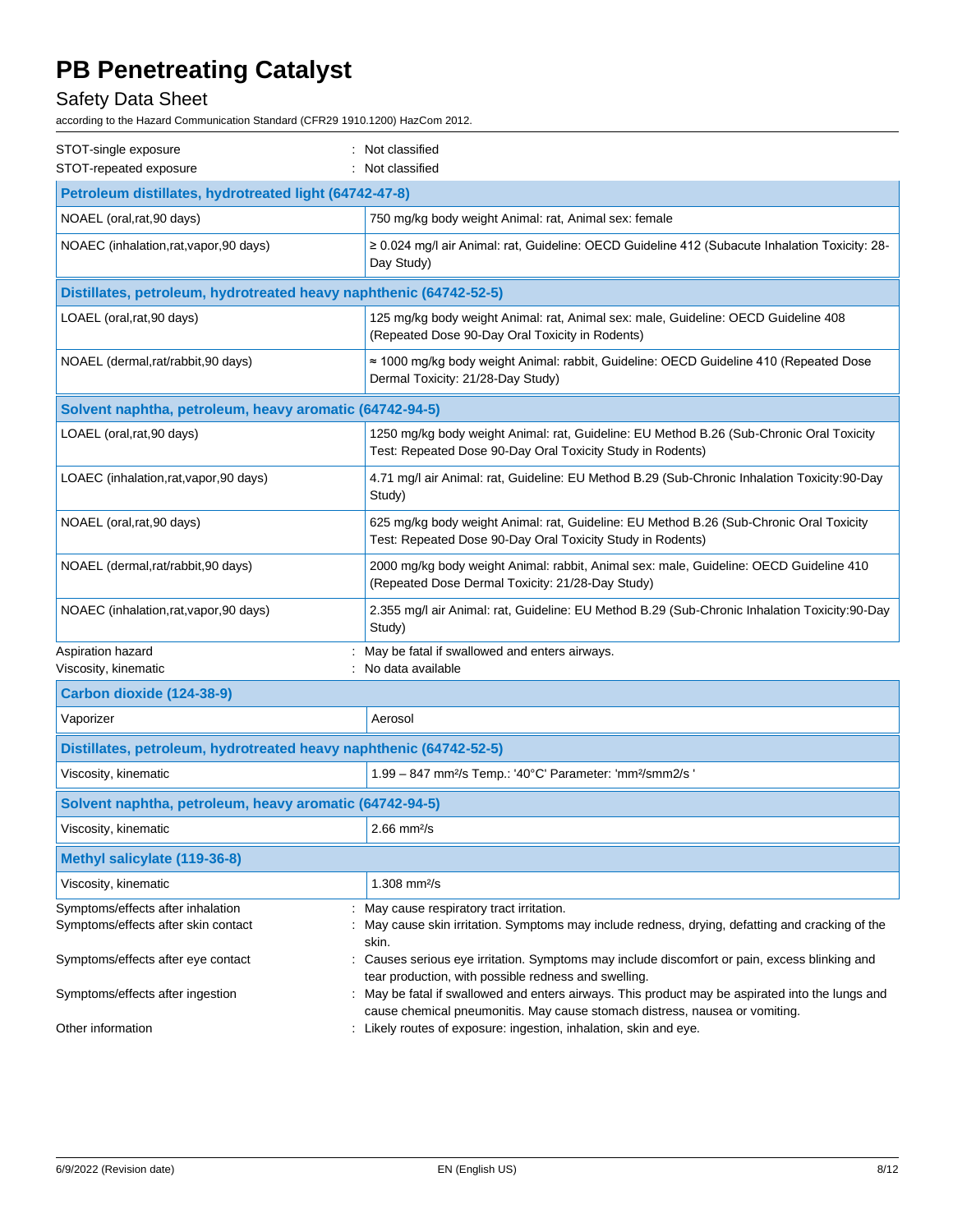# Safety Data Sheet

according to the Hazard Communication Standard (CFR29 1910.1200) HazCom 2012.

### **SECTION 12: Ecological information**

|  | 12.1. Toxicity |  |
|--|----------------|--|
|  |                |  |

| Ecology - general                                                  | : May cause long-term adverse effects in the aquatic environment.                                                                            |
|--------------------------------------------------------------------|----------------------------------------------------------------------------------------------------------------------------------------------|
| Petroleum distillates, hydrotreated light (64742-47-8)             |                                                                                                                                              |
| LC50 - Fish [1]                                                    | 45 mg/l (Exposure time: 96 h - Species: Pimephales promelas [flow-through])                                                                  |
| LC50 - Fish [2]                                                    | 2.2 mg/l (Exposure time: 96 h - Species: Lepomis macrochirus [static])                                                                       |
| Distillates, petroleum, hydrotreated heavy naphthenic (64742-52-5) |                                                                                                                                              |
| LC50 - Fish [1]                                                    | > 5000 mg/l (Exposure time: 96 h - Species: Oncorhynchus mykiss)                                                                             |
| EC50 - Crustacea [1]                                               | > 1000 mg/l (Exposure time: 48 h - Species: Daphnia magna)                                                                                   |
| Solvent naphtha, petroleum, heavy aromatic (64742-94-5)            |                                                                                                                                              |
| LC50 - Fish [1]                                                    | 19 mg/l (Exposure time: 96 h - Species: Pimephales promelas [static])                                                                        |
| EC50 - Crustacea [1]                                               | 0.95 mg/l (Exposure time: 48 h - Species: Daphnia magna)                                                                                     |
| LC50 - Fish [2]                                                    | 2.34 mg/l (Exposure time: 96 h - Species: Oncorhynchus mykiss)                                                                               |
| EC50 - Crustacea [2]                                               | 0.76 mg/l Test organisms (species): Daphnia magna                                                                                            |
| EC50 72h - Algae [1]                                               | 12.4 mg/l Test organisms (species): Pseudokirchneriella subcapitata (previous names:<br>Raphidocelis subcapitata, Selenastrum capricornutum) |
| EC50 72h - Algae [2]                                               | 18.9 mg/l Test organisms (species): Pseudokirchneriella subcapitata (previous names:<br>Raphidocelis subcapitata, Selenastrum capricornutum) |
| EC50 96h - Algae [1]                                               | 11.7 mg/l Test organisms (species): Pseudokirchneriella subcapitata (previous names:<br>Raphidocelis subcapitata, Selenastrum capricornutum) |
| EC50 96h - Algae [2]                                               | 18.4 mg/l Test organisms (species): Pseudokirchneriella subcapitata (previous names:<br>Raphidocelis subcapitata, Selenastrum capricornutum) |
| Methyl salicylate (119-36-8)                                       |                                                                                                                                              |
| LC50 - Fish [1]                                                    | 19.8 mg/l Test organisms (species): Pimephales promelas                                                                                      |
| EC50 - Crustacea [1]                                               | 28 mg/l Test organisms (species): Daphnia magna                                                                                              |
| LC50 - Fish [2]                                                    | 1370 mg/l Test organisms (species): Pimephales promelas                                                                                      |
| EC50 72h - Algae [1]                                               | 1.6 mg/l Test organisms (species): Desmodesmus subspicatus (previous name: Scenedesmus<br>subspicatus)                                       |
| EC50 72h - Algae [2]                                               | 1.1 mg/l Test organisms (species): Desmodesmus subspicatus (previous name: Scenedesmus<br>subspicatus)                                       |

### **12.2. Persistence and degradability**

| <b>PB Penetreating Catalyst</b> |                  |
|---------------------------------|------------------|
|                                 |                  |
| Persistence and degradability   | Not established. |
|                                 |                  |
| 12.3. Bioaccumulative potential |                  |
|                                 |                  |
| <b>PB Penetreating Catalyst</b> |                  |
| Bioaccumulative potential       | Not established. |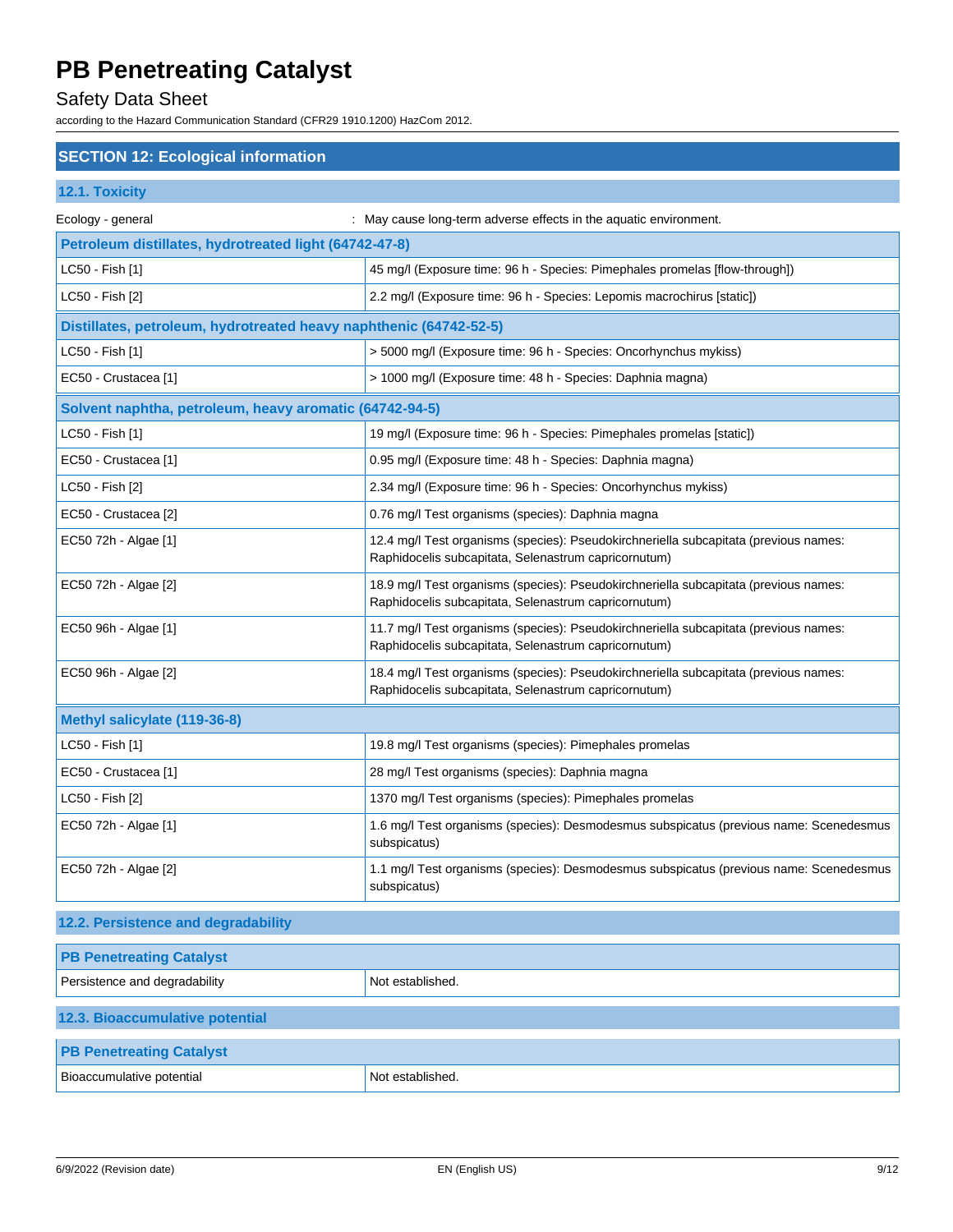# Safety Data Sheet

according to the Hazard Communication Standard (CFR29 1910.1200) HazCom 2012.

| Petroleum distillates, hydrotreated light (64742-47-8)  |                                     |
|---------------------------------------------------------|-------------------------------------|
| BCF - Fish [1]                                          | $61 - 159$                          |
| Carbon dioxide (124-38-9)                               |                                     |
| BCF - Fish [1]                                          | (no bioaccumulation)                |
| Solvent naphtha, petroleum, heavy aromatic (64742-94-5) |                                     |
| BCF - Fish [1]                                          | $61 - 159$                          |
| Partition coefficient n-octanol/water                   | $2.9 - 6.1$                         |
| Methyl salicylate (119-36-8)                            |                                     |
| Partition coefficient n-octanol/water                   | 2.55                                |
| 12.4. Mobility in soil                                  |                                     |
| No additional information available                     |                                     |
| 12.5. Other adverse effects                             |                                     |
| Other information                                       | : Avoid release to the environment. |

| <b>SECTION 13: Disposal considerations</b> |                                                                                                                                                                                            |
|--------------------------------------------|--------------------------------------------------------------------------------------------------------------------------------------------------------------------------------------------|
| 13.1. Disposal methods                     |                                                                                                                                                                                            |
| Product/Packaging disposal recommendations | : This material must be disposed of in accordance with all local, state, provincial, and federal<br>regulations. The generation of waste should be avoided or minimized wherever possible. |
| Additional information                     | Flammable vapors may accumulate in the container.                                                                                                                                          |
| Ecology - waste materials                  | : Avoid release to the environment.                                                                                                                                                        |

| <b>SECTION 14: Transport information</b>                              |                                                           |
|-----------------------------------------------------------------------|-----------------------------------------------------------|
| In accordance with DOT                                                |                                                           |
| 14.1. UN number                                                       |                                                           |
| DOT NA No                                                             | : UN1950                                                  |
| 14.2. UN proper shipping name                                         |                                                           |
| Proper Shipping Name (DOT)                                            | : Aerosols (flammable, (each not exceeding 1 L capacity)) |
| 14.3. Transport hazard class(es)                                      |                                                           |
| <b>DOT</b><br>Transport hazard class(es) (DOT)<br>Hazard labels (DOT) | : 2.1<br>: 2.1                                            |
| 14.4. Packing group                                                   |                                                           |
| Packing group (DOT)                                                   | : Not applicable                                          |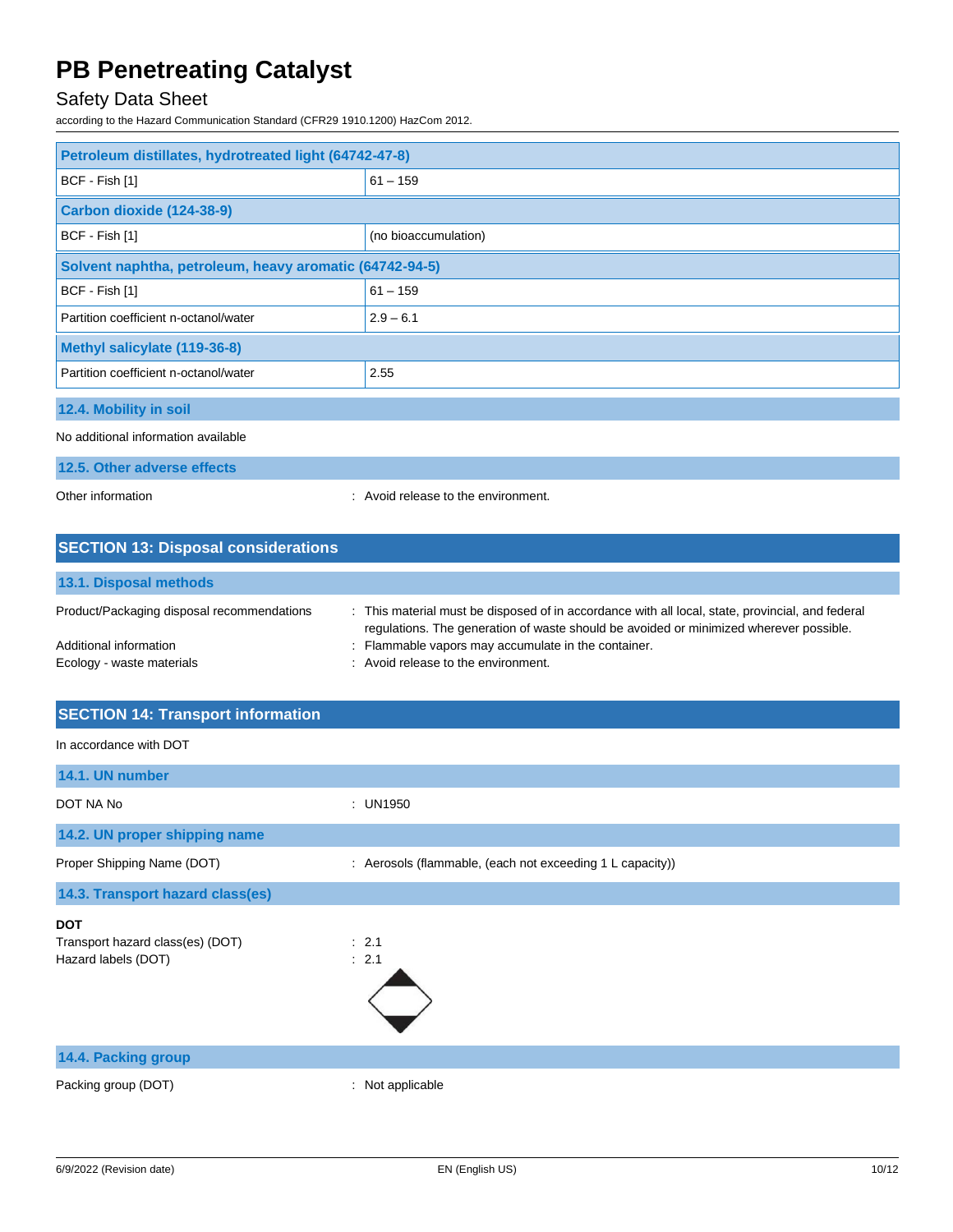### Safety Data Sheet

according to the Hazard Communication Standard (CFR29 1910.1200) HazCom 2012.

| <b>14.5. Environmental hazards</b>                                                                                                                                                                                                                                                                                             |                                                                                                                                                                                                                                                                                                     |
|--------------------------------------------------------------------------------------------------------------------------------------------------------------------------------------------------------------------------------------------------------------------------------------------------------------------------------|-----------------------------------------------------------------------------------------------------------------------------------------------------------------------------------------------------------------------------------------------------------------------------------------------------|
| Other information                                                                                                                                                                                                                                                                                                              | : No supplementary information available.                                                                                                                                                                                                                                                           |
| 14.6. Special precautions for user                                                                                                                                                                                                                                                                                             |                                                                                                                                                                                                                                                                                                     |
| Special transport precautions                                                                                                                                                                                                                                                                                                  | : Do not handle until all safety precautions have been read and understood.                                                                                                                                                                                                                         |
| <b>DOT</b><br>UN-No.(DOT)<br>DOT Special Provisions (49 CFR 172.102)<br>DOT Packaging Exceptions (49 CFR 173.xxx)<br>DOT Packaging Non Bulk (49 CFR 173.xxx)<br>DOT Packaging Bulk (49 CFR 173.xxx)<br>DOT Quantity Limitations Passenger aircraft/rail (49<br>CFR 173.27)<br>DOT Quantity Limitations Cargo aircraft only (49 | : UN1950<br>: N82 - See 173.306 of this subchapter for classification criteria for flammable aerosols.<br>: 306<br>: None<br>: None<br>: 75 kg<br>: 150 kg                                                                                                                                          |
| CFR 175.75)<br>DOT Vessel Stowage Location<br>DOT Vessel Stowage Other                                                                                                                                                                                                                                                         | : A - The material may be stowed "on deck" or "under deck" on a cargo vessel and on a<br>passenger vessel.<br>: 25 - Protected from sources of heat, 87 - Stow "separated from" Class 1 (explosives) except<br>Division 14,126 - Segregation same as for Class 9, miscellaneous hazardous materials |

**14.7. Transport in bulk according to Annex II of MARPOL 73/78 and the IBC Code**

Not applicable

## **SECTION 15: Regulatory information**

#### **15.1. US Federal regulations**

All components of this product are listed, or excluded from listing, on the United States Environmental Protection Agency Toxic Substances Control Act (TSCA) inventory.

#### **15.2. International regulations**

#### No additional information available

### **15.3. US State regulations**

**WARNING:** 

This product can expose you to Naphthalene, which is known to the State of California to cause cancer. For more information go to www.P65Warnings.ca.gov.

#### **SECTION 16: Other information**

according to the Hazard Communication Standard (CFR29 1910.1200) HazCom 2012. Issue date : 09/11/2016 Revision date : 06/09/2022 Other information in the contract of the contract of the contract of the contract of the contract of the contract of the contract of the contract of the contract of the contract of the contract of the contract of the contr

| <b>Full text of H-phrases</b> |                                              |
|-------------------------------|----------------------------------------------|
| $ $ Asp. Tox. 1               | Aspiration hazard Category 1                 |
| $\mathsf{Eve}$ Irrit. 2       | Serious eye damage/eye irritation Category 2 |